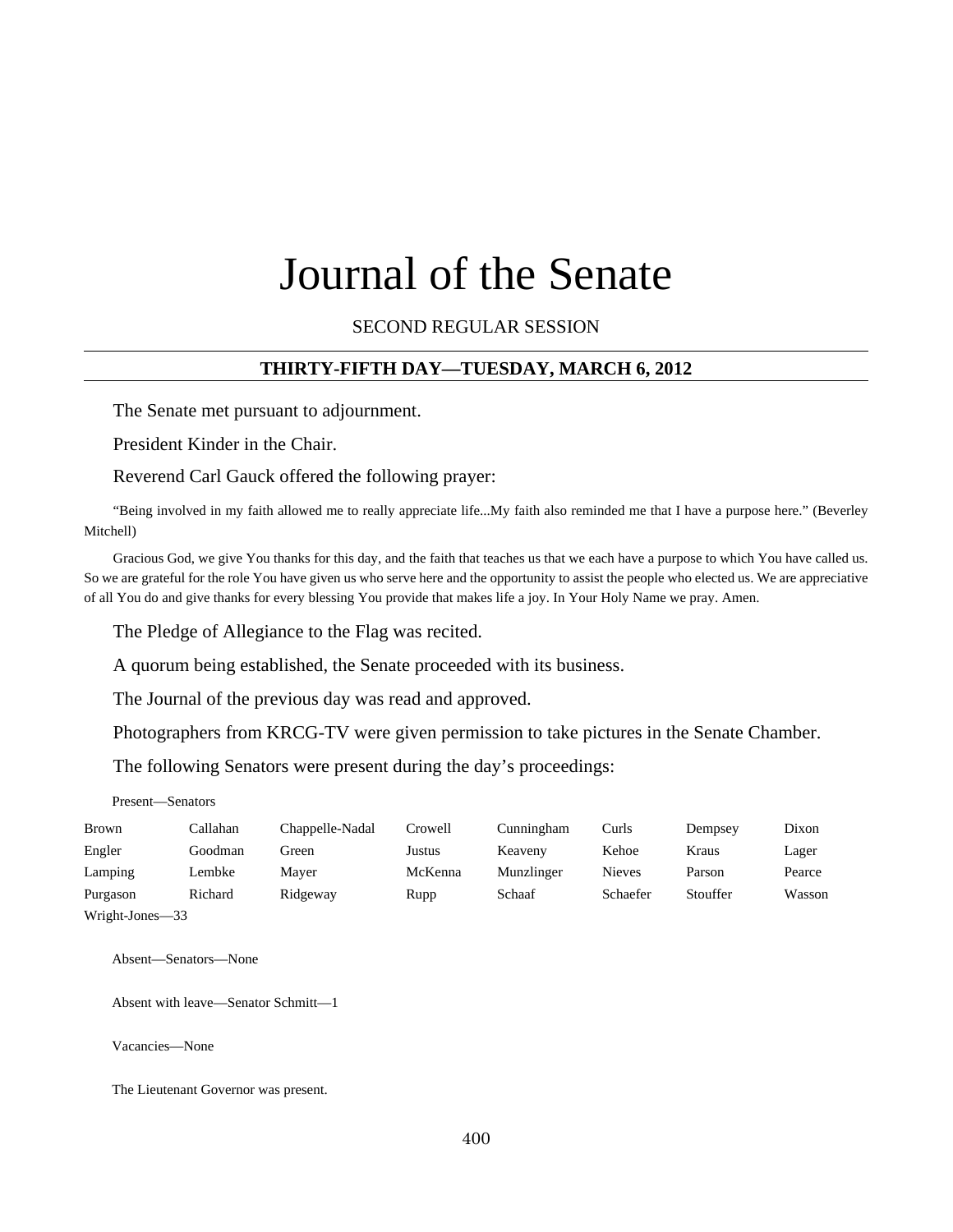#### **RESOLUTIONS**

Senator Pearce offered Senate Resolution No. 1596, regarding Morris L. Collins, Warrensburg, which was adopted.

## **SENATE BILLS FOR PERFECTION**

Senator Crowell moved that **SJR 37** be called from the Informal Calendar and taken up for perfection, which motion prevailed.

Senator Stouffer assumed the Chair.

Senator Dixon offered **SA 1**:

### SENATE AMENDMENT NO. 1

Amend Senate Joint Resolution No. 37, Page 1, In the Title, Line 4, by striking the words "meetings of"; and

Further amend said resolution, page 2, section 2, line 22 by striking the word "four" and inserting in lieu thereof the following: "**ten**"; and further amend line 23 by inserting after the word "apportionment" the following: "**or the date by which the commission stands discharged because of its failure to file a final statement with the secretary of state**"; and

Further amend said resolution, page 4, section 7, line 15 by striking the word "four" and inserting in lieu thereof the following: "**ten**"; and further amend line 16 by inserting after the word "apportionment" the following: "**or the date by which the commission stands discharged because of its failure to file a final statement with the secretary of state**".

Senator Dixon moved that the above amendment be adopted, which motion prevailed.

On motion of Senator Crowell, **SJR 37**, as amended, was declared perfected and ordered printed.

Senator Lamping moved that **SB 711**, with **SCS**, be taken up for perfection, which motion prevailed.

Senator Lamping moved that **SCS** for **SB 711** be adopted, which motion prevailed.

On motion of Senator Lamping, **SCS** for **SB 711** was declared perfected and ordered printed.

At the request of Senator Lamping, **SB 722**, with **SCS**, was placed on the Informal Calendar.

Senator Parson moved that **SB 726**, with **SCS**, be taken up for perfection, which motion prevailed.

Senator Parson moved that **SCS** for **SB 726** be adopted, which motion prevailed.

On motion of Senator Parson, **SCS** for **SB 726** was declared perfected and ordered printed.

**SB 623** was placed on the Informal Calendar.

Senator Kraus moved that **SB 569**, with **SCS**, be taken up for perfection, which motion prevailed.

Senator Kraus moved that **SCS** for **SB 569** be adopted.

Senator Crowell assumed the Chair.

At the request of Senator Kraus, **SB 569**, with **SCS** (pending), was placed on the Informal Calendar.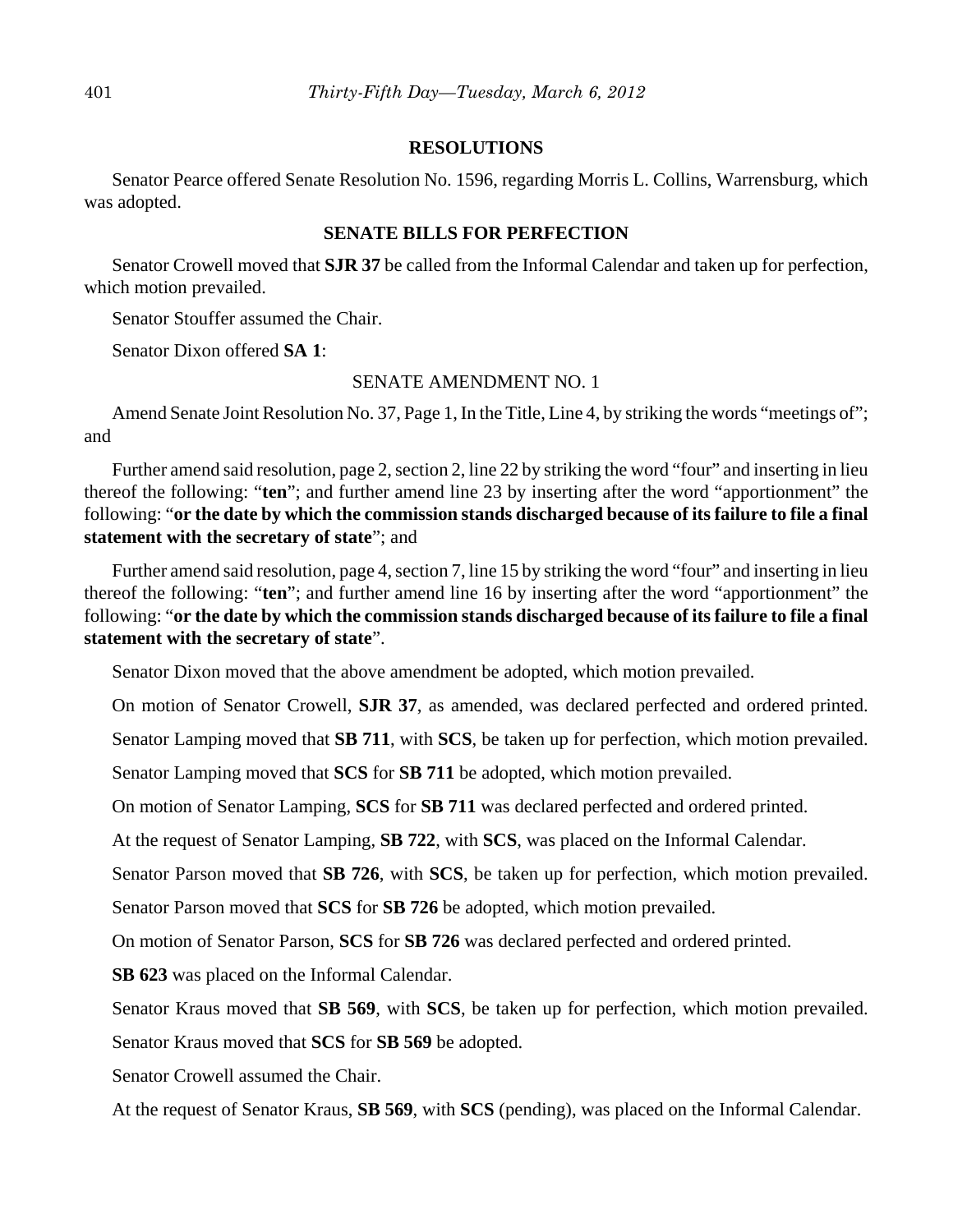#### **REPORTS OF STANDING COMMITTEES**

Senator Dempsey, Chairman of the Committee on Rules, Joint Rules, Resolutions and Ethics, submitted the following reports:

Mr. President: Your Committee on Rules, Joint Rules, Resolutions and Ethics, to which were referred **SCS** for **SB 591**; **SS No. 2** for **SB 492**; **SCS** for **SB 480**; and **SS** for **SCS** for **SB 470**, begs leave to report that it has examined the same and finds that the bills have been truly perfected and that the printed copies furnished the Senators are correct.

#### **REFERRALS**

President Pro Tem Mayer referred **SS No. 2** for **SB 492** to the Committee on Ways and Means and Fiscal Oversight.

On motion of Senator Dempsey, the Senate recessed until 5:00 p.m.

#### **RECESS**

The time of recess having expired, the Senate was called to order by Senator Pearce.

### **MESSAGES FROM THE HOUSE**

The following message was received from the House of Representatives through its Chief Clerk:

Mr. President: I am instructed by the House of Representatives to inform the Senate that the House has taken up and adopted **HCS** for **HCR 32**.

#### HOUSE COMMITTEE SUBSTITUTE FOR HOUSE CONCURRENT RESOLUTION NO. 32

WHEREAS, the Land and Water Conservation Fund (LWCF) was established by the United States Congress in 1965 to preserve, develop, and assure accessibility to quality outdoor recreation resources "to strengthen the health and vitality of the citizens of the United States"; and

WHEREAS, the LWCF is principally funded by revenue received from offshore energy extraction and is authorized to receive \$900 million annually through the annual appropriations process; and

WHEREAS, the LWCF funds a federal land acquisition program and provides matching grants to states and localities for capital projects through the State Assistance program; and

WHEREAS, investments from the LWCF State Assistance program support the creation of public parks in rural and urban communities throughout America, protect green space and local water supplies, guarantee outdoor recreation opportunities, spur economic development, create jobs, and significantly aid national efforts to promote health, connect youth to nature and the outdoors, combat childhood obesity, and protect the environment; and

WHEREAS, in the original authorizing legislation, Congress recognized the important role of state and local parks in achieving its intended purpose by requiring the allocation of 60% of LWCF annual funding to the State Assistance program and 40% to the federal program; and

WHEREAS, the language protecting the State Assistance program was removed in the mid 1970s resulting in a disproportional amount (84%) of LWCF funding going to the federal side of the program over the past 25 years; and

WHEREAS, no language exists to protect the State Assistance funding allocations, and Congress appropriated a total of approximately \$304 million to LWCF in FY 2009 but allocated only \$19 million (6%) to the State Assistance program, and in FY 2010 appropriated a total of approximately \$479 million to LWCF with a mere \$40 million (8%) going to the State Assistance program; and

WHEREAS, Missouri received only \$509,599 in FY 2009 and \$699,429 in FY 2010 based on Missouri's portion (.017%) of the 16% that is currently allocated to the states; and

WHEREAS, the disproportional allocation of LWCF funding between the two programs has severely limited state and local governments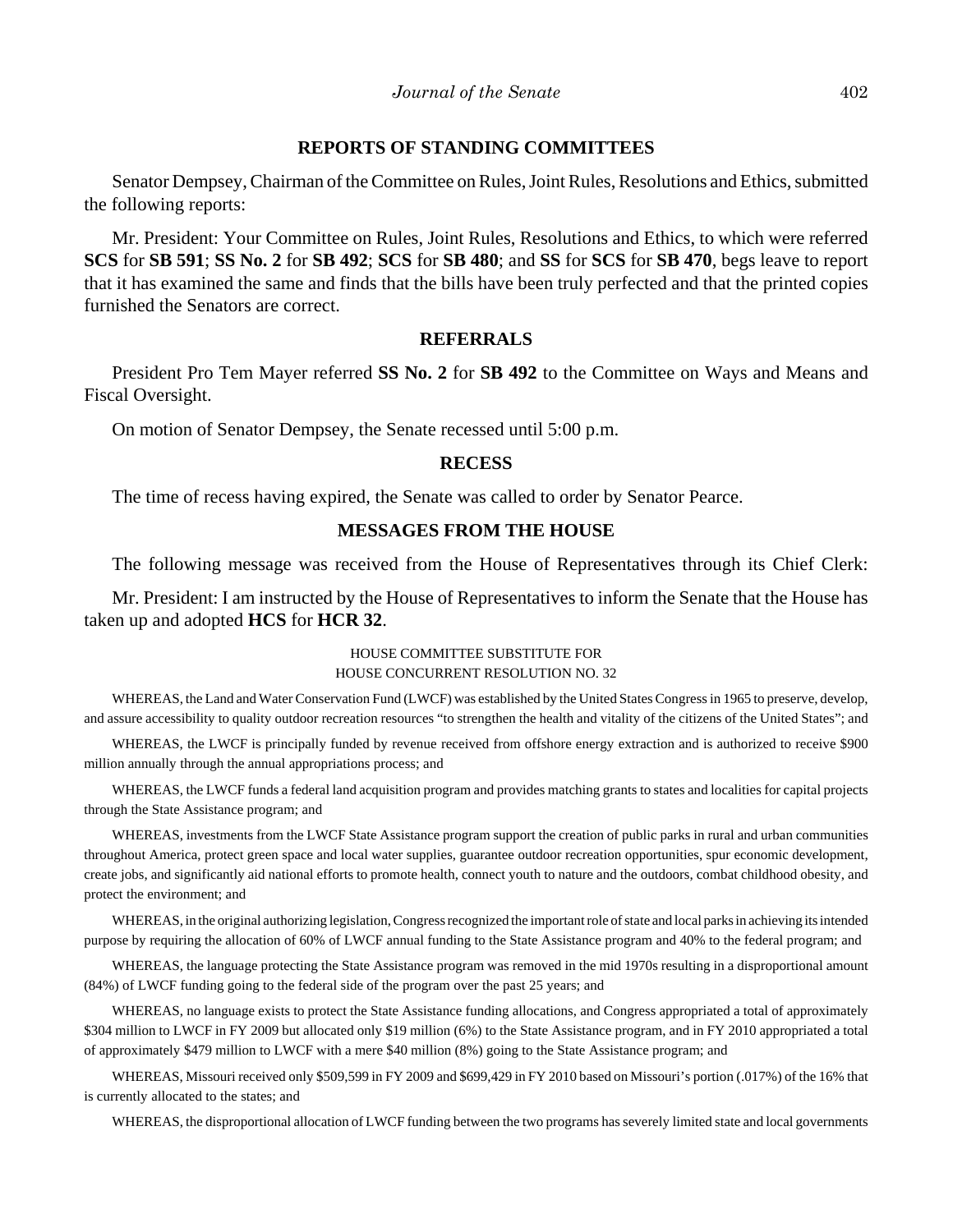in their capacity to develop parks and open spaces and protect green space and local water supplies in light of rapidly increasing populations; and

WHEREAS, LWCF provides one-time funding for state and local capital projects and state and local governments equally match the federal dollars, then assume all costs of management and maintenance; and

WHEREAS, the State of Missouri has approximately \$7 million in unmet need for LWDF State Assistance projects; and

WHEREAS, requiring 40% of LWCF funds to be annually allocated to the State Assistance program would not increase the national debt, but would ensure a more balanced allocation of resources between federal land acquisition and state and local community conservation efforts, as intended by the authorizing legislation:

NOW THEREFORE BE IT RESOLVED that the members of the House of Representatives of the Ninety-sixth General Assembly, Second Regular Session, the Senate concurring therein, hereby call on the United States Congress to implement legislation specifying an annual allocation of at least 40% of Land and Water Conservation Fund (LWCF) moneys to the State Assistance program; and

BE IT FURTHER RESOLVED that the Chief Clerk of the Missouri House of Representatives be instructed to prepare properly inscribed copies of this resolution for President Barack Obama, the Majority and Minority Leaders of the United States Senate and House of Representatives, and each member of the Missouri Congressional delegation.

In which the concurrence of the Senate is respectfully requested.

### **SENATE BILLS FOR PERFECTION**

Senator Mayer moved that **SB 439**, with **SCS**, be called from the Informal Calendar and taken up for perfection, which motion prevailed.

**SCS** for **SB 439**, entitled:

## SENATE COMMITTEE SUBSTITUTE FOR SENATE BILL NO. 439

An Act to repeal sections 290.210, 290.250, 290.262, 290.290, and 290.340, RSMo, and to enact in lieu thereof six new sections relating to the prevailing wage, with penalty provisions.

Was taken up.

Senator Mayer moved that **SCS** for **SB 439** be adopted.

Senator Kraus assumed the Chair.

At the request of Senator Mayer, **SB 439**, with **SCS**, was placed on the Informal Calendar.

## **REPORTS OF STANDING COMMITTEES**

Senator Dempsey, Chairman of the Committee on Rules, Joint Rules, Resolutions and Ethics, submitted the following reports:

Mr. President: Your Committee on Rules, Joint Rules, Resolutions and Ethics, to which were referred **SCS** for **SB 726**; **SCS** for **SB 711**; and **SJR 37**, begs leave to report that it has examined the same and finds that the bills and joint resolution have been truly perfected and that the printed copies furnished the Senators are correct.

President Pro Tem Mayer assumed the Chair.

Senator Lager, Chairman of the Committee on Commerce, Consumer Protection, Energy and the Environment, submitted the following report:

Mr. President: Your Committee on Commerce, Consumer Protection, Energy and the Environment, to which was referred **HB 1219**, begs leave to report that it has considered the same and recommends that the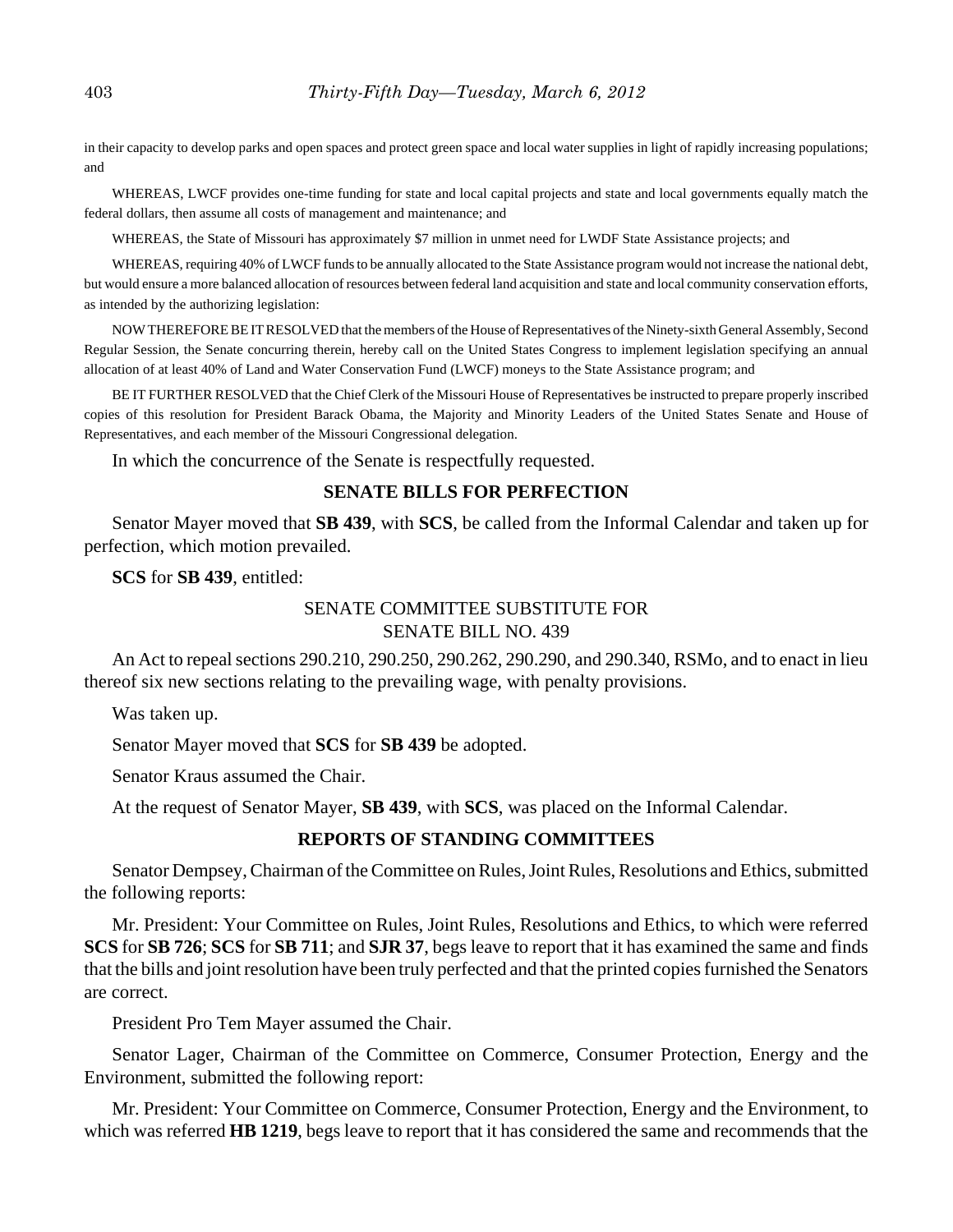bill do pass.

Senator Kraus assumed the Chair.

## **REFERRALS**

President Pro Tem Mayer referred **SJR 37** to the Committee on Ways and Means and Fiscal Oversight.

#### **MESSAGES FROM THE GOVERNOR**

The following messages were received from the Governor, reading of which was waived:

GOVERNOR OF MISSOURI JEFFERSON CITY

## 65102

# March 6, 2012

To the Senate of the 96<sup>th</sup> General Assembly of the State of Missouri:

I have the honor to transmit to you herewith for your advice and consent the following appointment:

Eva Danner Horton, 1220 Elm Street, Chillicothe, Livingston County, Missouri 64601, as a member of the Missouri Workforce Investment Board, for a term ending March 3, 2016, and until her successor is duly appointed and qualified; vice, Dennis Kempker, withdrawn.

> Respectfully submitted, Jeremiah W. (Jay) Nixon Governor

Also,

## GOVERNOR OF MISSOURI

#### JEFFERSON CITY 65102

#### March 6, 2012

To the Senate of the 96<sup>th</sup> General Assembly of the State of Missouri:

I have the honor to transmit to you herewith for your advice and consent the following appointment:

Michael Pantleo, 21257 Coon Branch Road, Lawson, Ray County, Missouri 64062, as a member of the Missouri Workforce Investment Board, for a term ending March 3, 2016, and until his successor is duly appointed and qualified; vice, Zelema Harris, term expired.

> Respectfully submitted, Jeremiah W. (Jay) Nixon Governor

Also,

#### GOVERNOR OF MISSOURI JEFFERSON CITY 65102 March 6, 2012

To the Senate of the 96<sup>th</sup> General Assembly of the State of Missouri:

I have the honor to transmit to you herewith for your advice and consent the following appointment:

Alexis B. Roam, 24200 Redding Lane, Richland, Pulaski County, Missouri 65556, as a member of the Missouri Board of Nursing Home Administrators, for a term ending November 21, 2013, and until her successor is duly appointed and qualified; vice, RSMo 344.060.

> Respectfully submitted, Jeremiah W. (Jay) Nixon Governor

Also,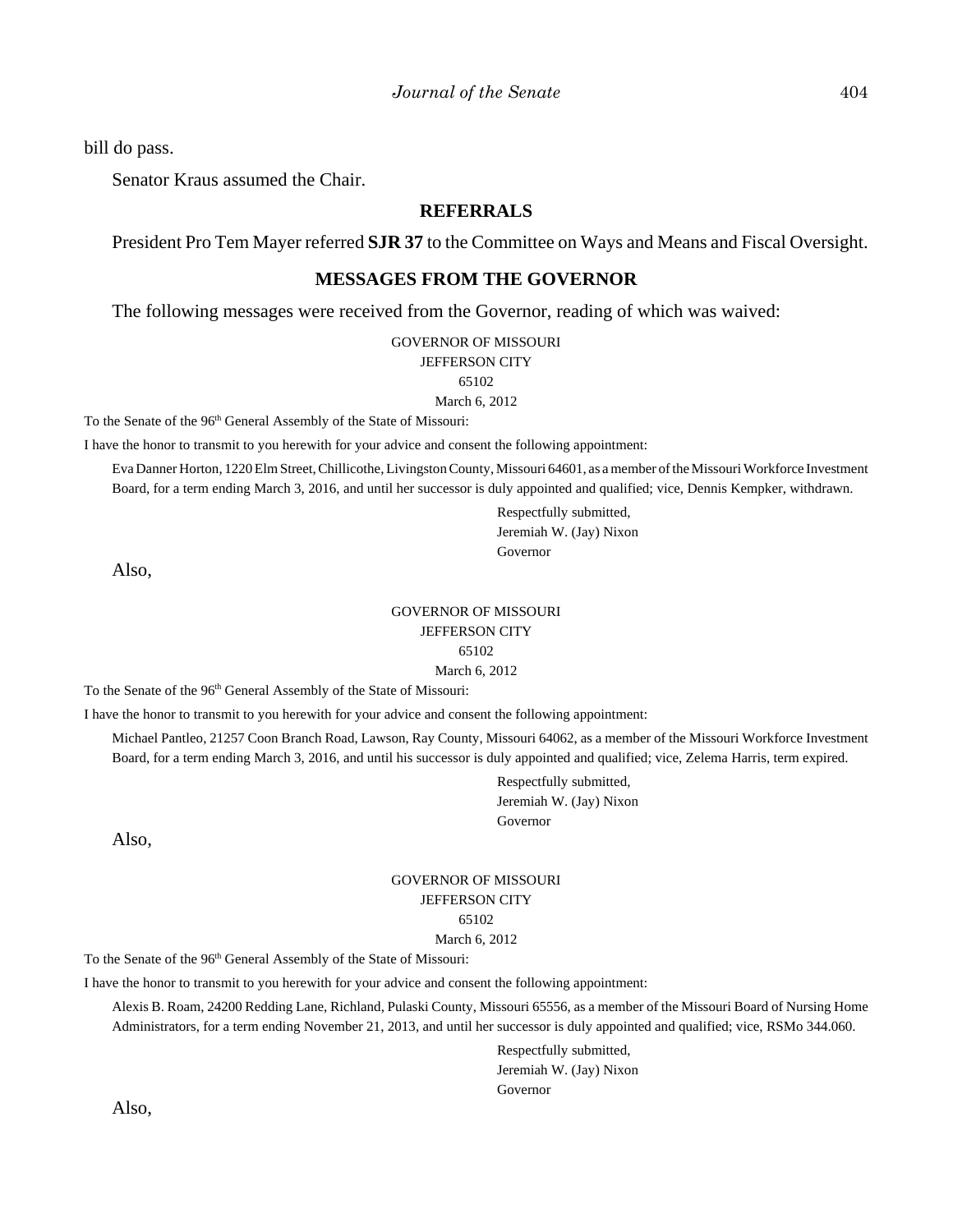## GOVERNOR OF MISSOURI JEFFERSON CITY 65102

March 6, 2012

To the Senate of the 96<sup>th</sup> General Assembly of the State of Missouri:

I have the honor to transmit to you herewith for your advice and consent the following appointment:

Brian Shewell, 1221 Milwaukee Street, Excelsior Springs, Clay County, Missouri 64024, as a student representative of the Missouri Western State University Board of Governors, for a term ending December 31, 2013, and until his successor is duly appointed and qualified; vice, Peter Gregory, term expired.

> Respectfully submitted, Jeremiah W. (Jay) Nixon Governor

Also,

#### GOVERNOR OF MISSOURI JEFFERSON CITY 65102 March 6, 2012

To the Senate of the 96<sup>th</sup> General Assembly of the State of Missouri:

I have the honor to transmit to you herewith for your advice and consent the following appointment:

Melissa Turner, 691 Compton Hollow Road, Rogersville, Webster County, Missouri 65742, as a member of the Missouri Workforce Investment Board, for a term ending March 3, 2016, and until her successor is duly appointed and qualified; vice, Byron Hill, withdrawn.

> Respectfully submitted, Jeremiah W. (Jay) Nixon Governor

#### **RESOLUTIONS**

Senator Ridgeway offered Senate Resolution No. 1597, regarding Evan Jonathan Linard, Kansas City, which was adopted.

Senator Ridgeway offered Senate Resolution No. 1598, regarding Stephen Dean Nolting, Kansas City, which was adopted.

Senator Callahan offered Senate Resolution No. 1599, regarding Connie Rastberger, Ms. Missouri Nursing Home Queen, which was adopted.

Senator Mayer offered Senate Resolution No. 1600, regarding the Butler County Community Resource Council, which was adopted.

On behalf of Senator Schmitt, Senator Dempsey offered Senate Resolution No. 1601, regarding Lee Moss, which was adopted.

On behalf of Senator Schmitt, Senator Dempsey offered Senate Resolution No. 1602, regarding Charlie and Carolyn Downs, which was adopted.

On behalf of Senator Schmitt, Senator Dempsey offered Senate Resolution No. 1603, regarding Peter Sepe, which was adopted.

On behalf of Senator Schmitt, Senator Dempsey offered Senate Resolution No. 1604, regarding Rich Haas, which was adopted.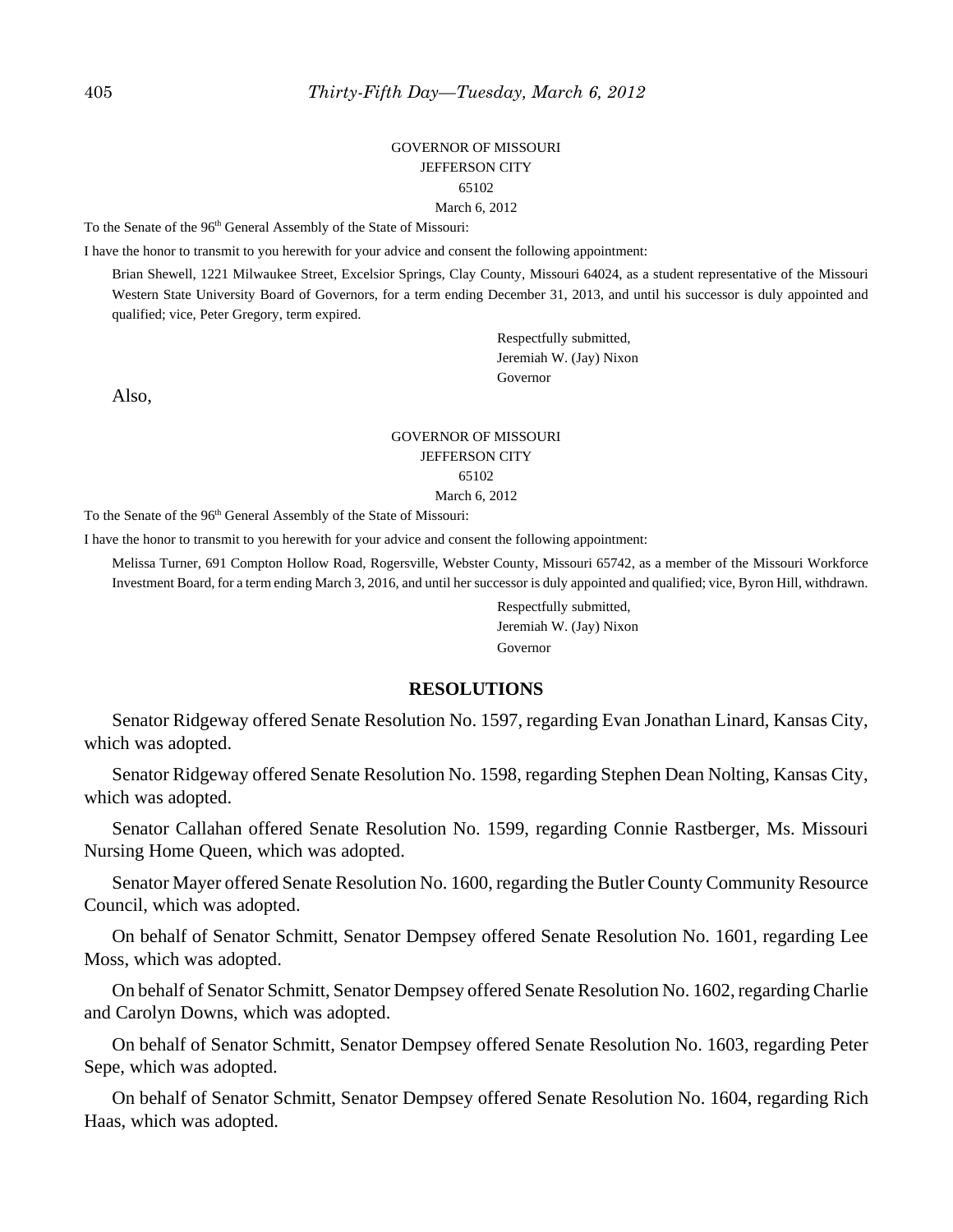On behalf of Senator Schmitt, Senator Dempsey offered Senate Resolution No. 1605, regarding Jerry Pinkner, which was adopted.

On behalf of Senator Schmitt, Senator Dempsey offered Senate Resolution No. 1606, regarding Llwelyn's Pub, which was adopted.

On behalf of Senator Schmitt, Senator Dempsey offered Senate Resolution No. 1607, regarding Sylva Neubauer, which was adopted.

## **INTRODUCTIONS OF GUESTS**

Senator Stouffer introduced to the Senate, Homeschoolers from Macon County.

Senator Kehoe introduced to the Senate, Zach Knipp, Tipton.

Senator Rupp introduced to the Senate, Jenny Espenshied and her children, Cole, Trevor and Haley, Homeschoolers from Lake St. Louis; and Cole, Trevor and Haley were made honorary pages.

Senator Kehoe introduced to the Senate, Mrs. Laney Clemens, Mr. Brian Underwood and ninth grade students from Simonsen Ninth Grade Center, Jefferson City.

Senator Kehoe introduced to the Senate, the Physician of the Day, Dr. George Hubbell, M.D., Lake Ozark.

Senator Ridgeway introduced to the Senate, Sharon Barnes and eight Missouri Federation of Republican Women Joanne Breckenridge Scholars.

Senator Ridgeway introduced to the Senate, Nola Wood and Pat Lehman, representatives of Federation of Republican Women, Kansas City.

Senator Mayer introduced to the Senate, Mary Howell, Audi Guined, Devin Grant, Mitchell Nelson, Lonicia Walker and Ashton Howell from Malden High School.

Senator Justus introduced to the Senate, Robyn Holsman and fourth grade students from Red Bridge Elementary School.

Senator Schaefer introduced to the Senate, representatives of Leadership Columbia Program.

Senator Engler introduced to the Senate, Col. Wenninger and members of Farmington High School ROTC.

Senator Ridgeway introduced to the Senate, students from Liberty High School.

Senator Pearce introduced to the Senate, Coach Dan Plott and Assistant Coach Brittney Slifer and members of the 2011 Class 3 State Champion Warrensburg High School Tigers Cross Country Team: Creighton Collier, Andrew Nordyke, Jean-Pierre Espinoza, Albert Fleer, Alex Burson, Max Burson, Trent Classen, Ethan Holland, Nick Forsythe and Ryan Dyer.

Senator Dempsey introduced to the Senate, Hope Homeschool Co-op, St. Charles County.

Senator Wright-Jones introduced to the Senate, former State Senator Maida Coleman, St. Louis.

On motion of Senator Dempsey, the Senate adjourned under the rules.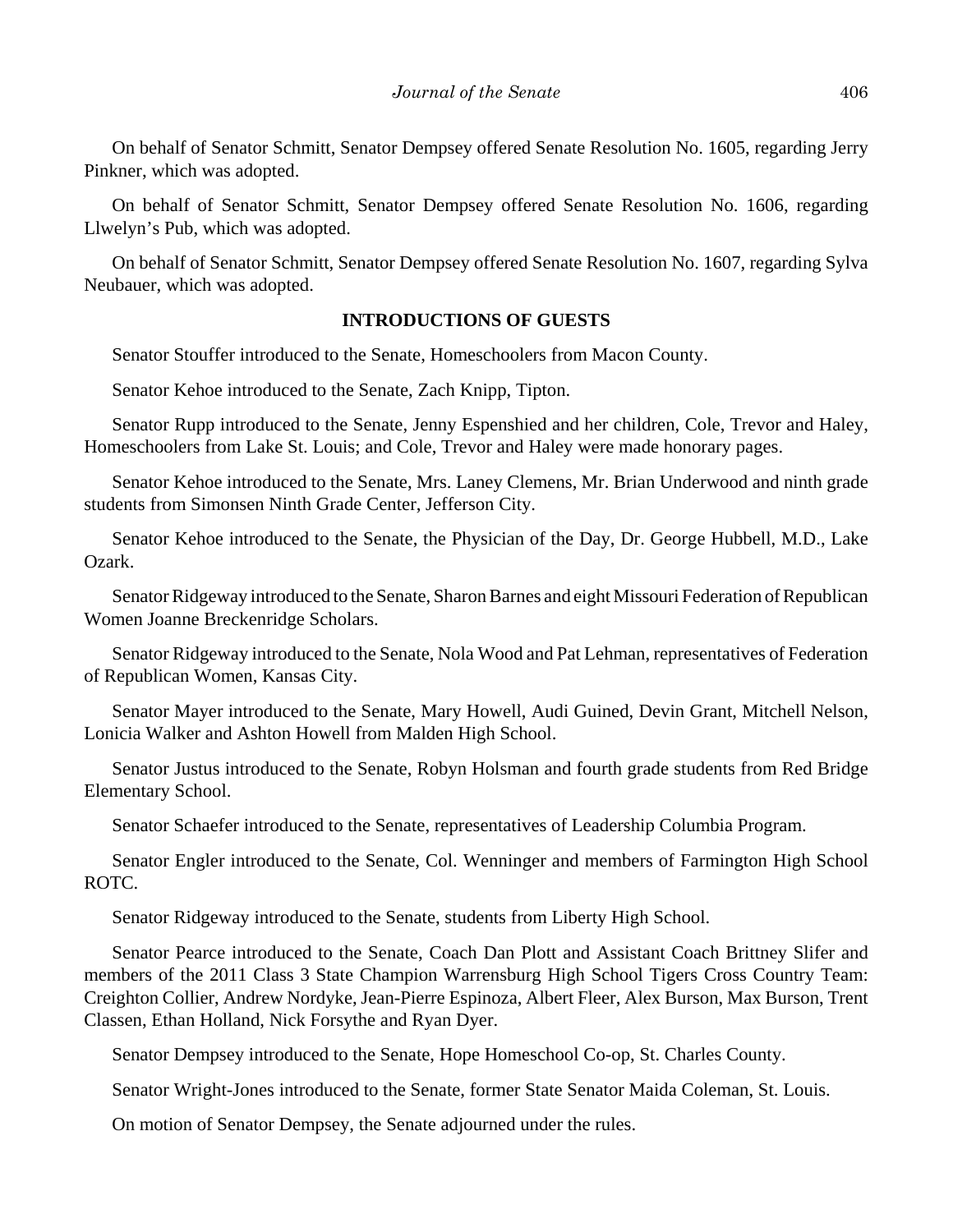# SENATE CALENDAR \_\_\_\_\_\_

## THIRTY-SIXTH DAY–WEDNESDAY, MARCH 7, 2012 \_\_\_\_\_\_

## FORMAL CALENDAR

## SECOND READING OF SENATE BILLS

SB 857-Brown SB 858-Schaaf SB 859-Nieves SB 860-Nieves SB 861-Purgason SB 862-Engler SB 863-Wright-Jones SB 864-Wright-Jones SB 865-Pearce SB 866-Lembke SB 867-Lembke SB 868-Kehoe SB 869-Kehoe, et al SB 870-Lamping SB 871-Lamping SB 872-Justus SB 873-Lembke SB 874-McKenna SB 875-Goodman SB 876-Kehoe and Parson SB 877-Mayer SB 878-Mayer SB 879-Wasson SB 880-Wasson SB 881-Pearce SB 882-Pearce SB 883-Richard SB 884-Nieves

SB 885-Engler SB 886-Engler SB 887-Ridgeway SB 888-Ridgeway SB 889-Lager SB 890-Lager SB 891-Lager SB 892-Kraus SB 893-Kraus SB 894-Curls SB 895-Curls SB 896-Schaefer SB 897-Schaefer SB 898-Schaefer SB 899-Green SB 900-Munzlinger SB 901-Lembke SB 902-Lamping SB 903-Lamping SB 904-Mayer SB 905-Mayer SB 906-Kraus SB 907-Schaaf SB 908-Kehoe SB 909-Cunningham, et al SB 910-Ridgeway SB 911-Ridgeway SB 912-McKenna and Green

## HOUSE BILLS ON SECOND READING

HB 1104-Schoeller and Smith (150) HB 1075-Sater

HB 1093-Elmer, et al HB 1141-Gatschenberger, et al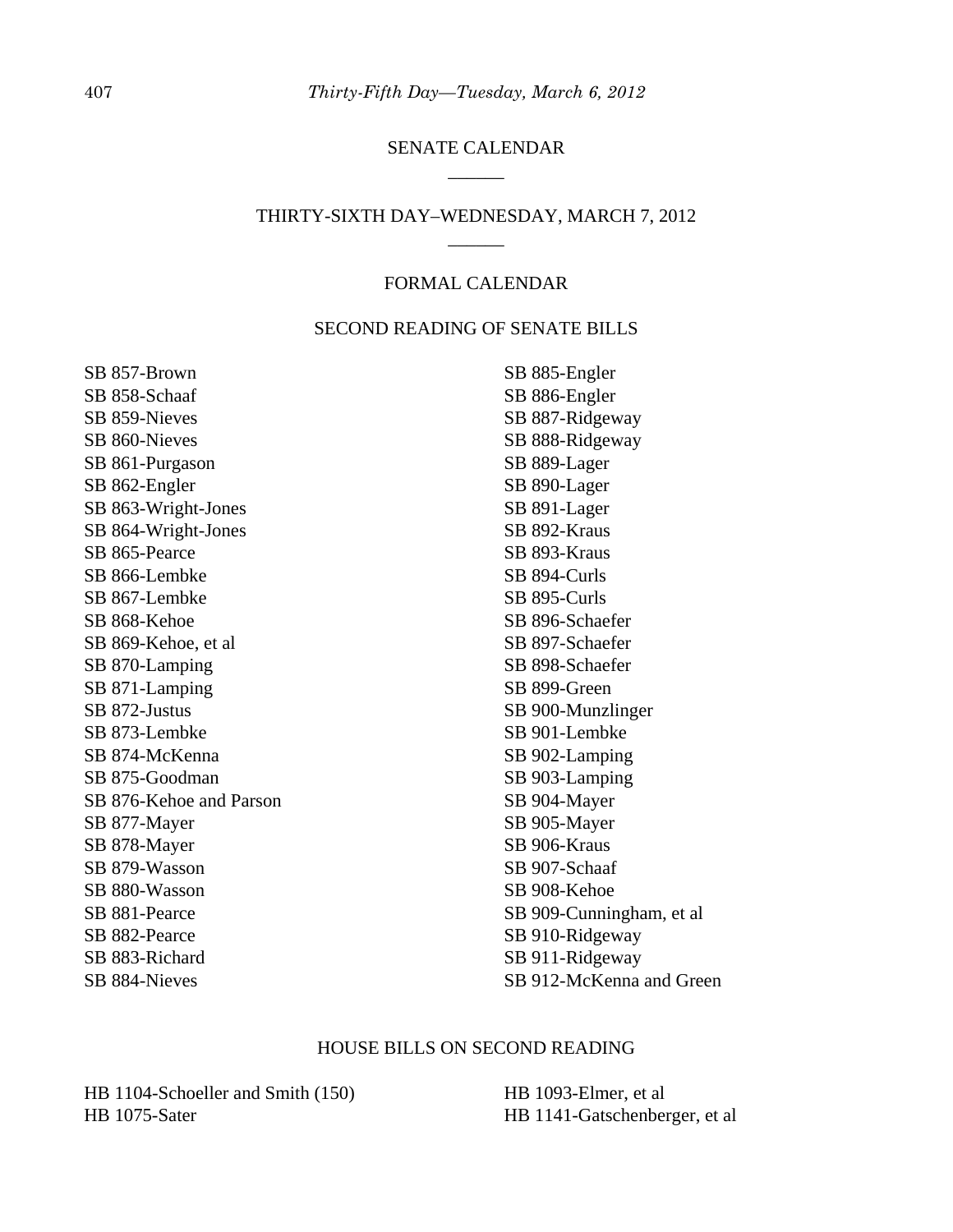HB 1156-Rowland, et al HB 1179-Hampton, et al HB 1185-Parkinson and Kelley (126) HB 1250-Ruzicka, et al HB 1251-Ruzicka HB 1269-Brattin, et al HB 1103-Crawford and Wyatt HB 1192-Koenig, et al HB 1041-Thomson HCS for HB 1059 HB 1107-Dugger, et al HB 1112-Gosen HB 1128-Largent HB 1188-Allen, et al HB 1347-Franz HCS for HB 1457 HB 1517-Nolte, et al

HCS for HJR 41 HCS for HBs 1186 & 1147 HCS for HB 1308 HCS for HB 1442 HB 1131-Fisher HB 1441-Fisher HJR 45-Solon, et al HB 1318-Riddle, et al HCS for HB 1731 HCS for HB 1030 HCS for HB 1139 HCS for HB 1106 HCS for HB 1174 HB 1349-Jones (117), et al HB 1114-Weter HB 1037-Dugger HCS for HB 1072

# THIRD READING OF SENATE BILLS

SS for SCS for SB 699-Goodman (In Fiscal Oversight) SCS for SB 591-Parson SS#2 for SB 492-Crowell (In Fiscal Oversight)

SCS for SB 480-Stouffer SS for SCS for SB 470-Dixon SCS for SB 726-Parson SCS for SB 711-Lamping SJR 37-Crowell (In Fiscal Oversight)

## SENATE BILLS FOR PERFECTION

 1. SB 607-Stouffer 2. SB 714-Lager, with SCS 3. SB 743-Brown 4. SB 689-Engler and Schmitt, with SCS 5. SB 620-Rupp

 6. SB 744-Wright-Jones, with SCS 7. SB 693-Crowell 8. SB 650-Ridgeway 9. SJR 48-Dixon 10. SJR 50-Curls

## HOUSE BILLS ON THIRD READING

HB 1219-Elmer, et al

## INFORMAL CALENDAR

#### SENATE BILLS FOR PERFECTION

SB 438-Mayer SB 439-Mayer, with SCS (pending)